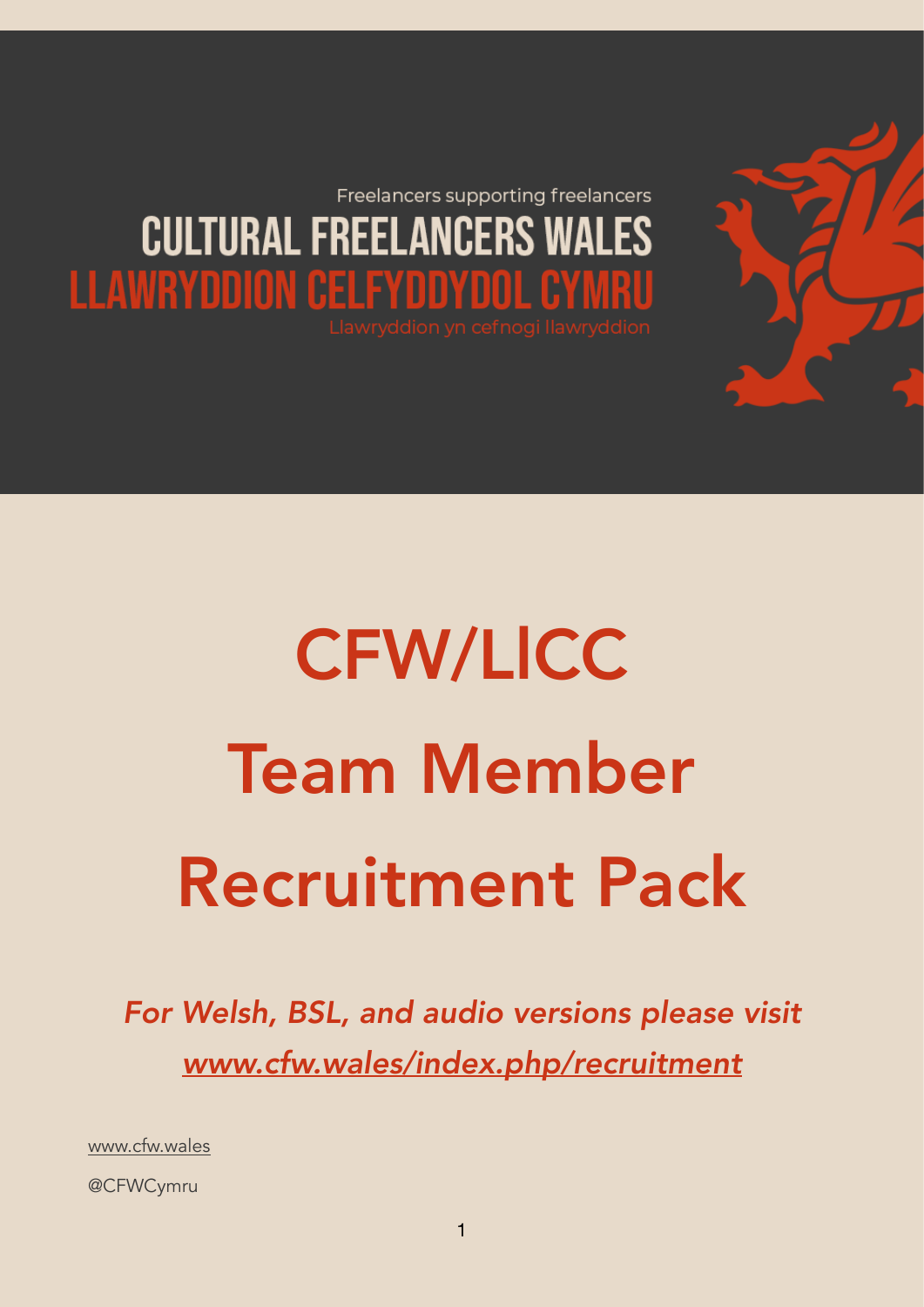## Who are we?

Cultural Freelancers Wales / Llawryddion Celfyddydol Cymru is a diverse and bilingual collective which strengthens the voice of freelancers working in culture in Wales.

We are freelance-led and freelance-run, and our current team members are [Angharad Davies](http://www.theangharad.com/) (they/them), [Becky Johnson](http://www.instagram.com/bjohnsoncreative) (she/they), and [Krystal Lowe](http://www.krystalslowe.com) (she/ her). Click on their names for more information about them and their work.

## Why did we set up?

We set up in 2020 in response to the Covid-19 pandemic which disproportionately affects freelancers, who make up over half the cultural workforce in Wales. Our recent report *Road to Recovery?* demonstrates that the situation is still very bleak for many freelancers in Wales, with half of freelancers losing over 80% of their work during 2021.

We were previously known as Wales Freelance Taskforce / Tasglu Llawrydd Cymru when we set up in 2020, and have continued our work to date as **Cultural** Freelancers Wales / Llawryddion Celfyddydol Cymru thanks to contributions from cultural organisations and funding from the **Arts Council of Wales**. This current phase of our project is fully funded until October 2023.

## What do we do?

We amplify and respond to the the cultural freelance community in Wales, of which we are a part, ensuring contact through discussions, focus groups, and networking events. We run a range of projects, provide information and resources, offer peer support, and implement much-needed advocacy and data-driven policy work.

We notice a shift in our work from responding to the impact of the Covid-19 crisis on freelancers to collaborating with freelancers and organisations in order to address systemic issues which freelancers face and help create more equitable working conditions.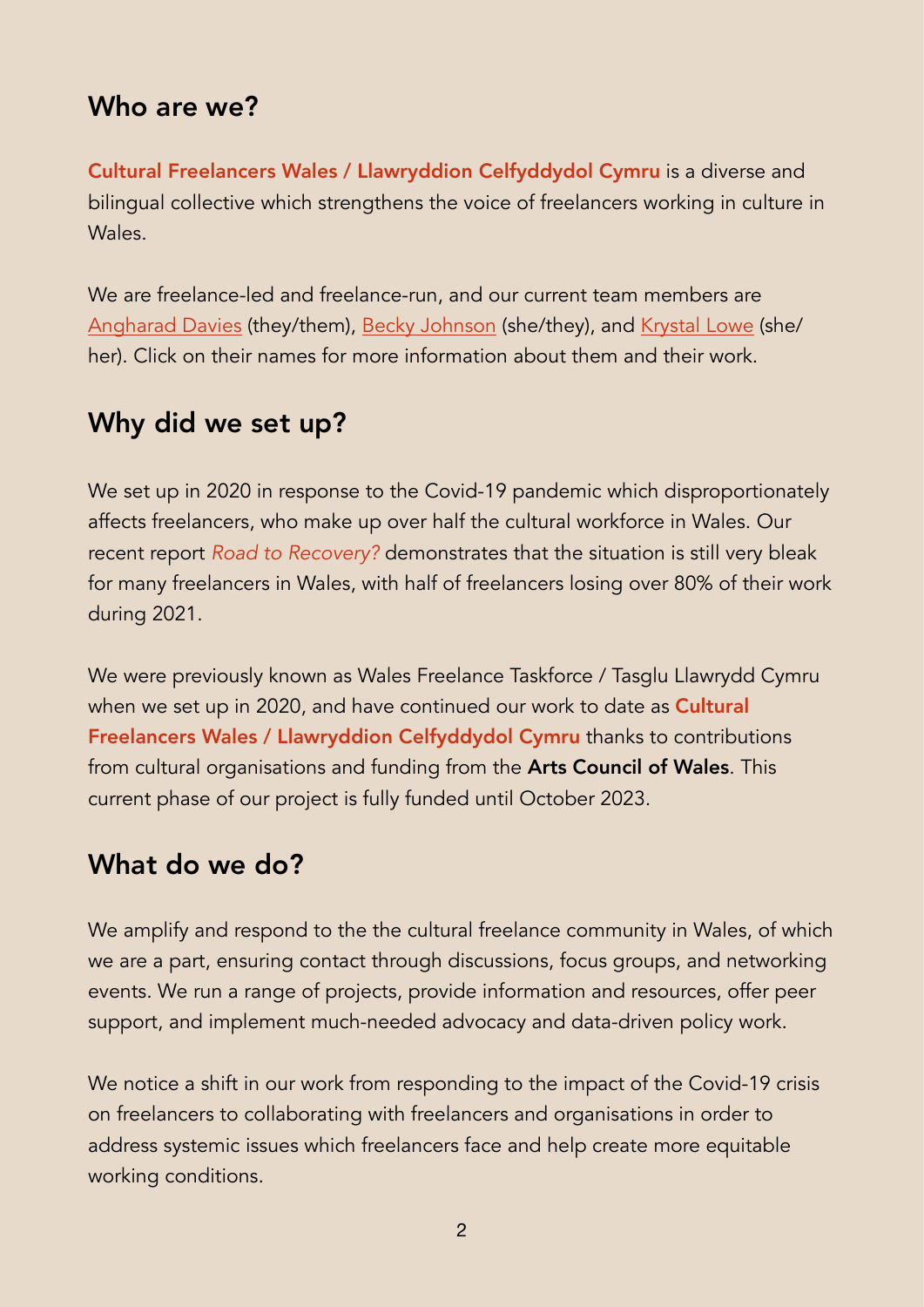

#### Our work to date includes:

- Meeting over 250 freelancers in focus groups: listening and responding to freelancer needs and concerns which directly inform our work.
- Creating spaces for freelancers to talk with one another and formulate new ideas in a series of *Our Freelance Future* workshops online.
- Launching a Wales-wide initiative to map the locations and skillsets of over 350 freelance arts workers, in collaboration with [Clwstwr's Creative Economy](https://clwstwr.org.uk/creative-economy-atlas-cymru)  [Atlas](https://clwstwr.org.uk/creative-economy-atlas-cymru).
- Offering 10 professional development placements with Arts and Business Cymru.
- Commissioning a 2022 study, [Road to Recovery?](http://www.cfw.wales/recovery)*,* presenting data on the current situation for freelancers. Our 2021 study, [Rebalancing and](http://www.cfw.wales/report)  [Reimagining](http://www.cfw.wales/report), influenced National Theatre Wales' Strategic Plan and was discussed at board level in multiple organisations, including the Arts Council of Wales.
- Facilitating a series of free Upskilling Workshops for freelancers by freelancers, and free Well-being Sessions for freelancers with Mind Newport.
- Advising the Welsh Government on the freelance sector in Wales and their upcoming Freelance and Public Sector Pledge.
- Developing strategic partnerships with sector-wide organisations within Wales and across the UK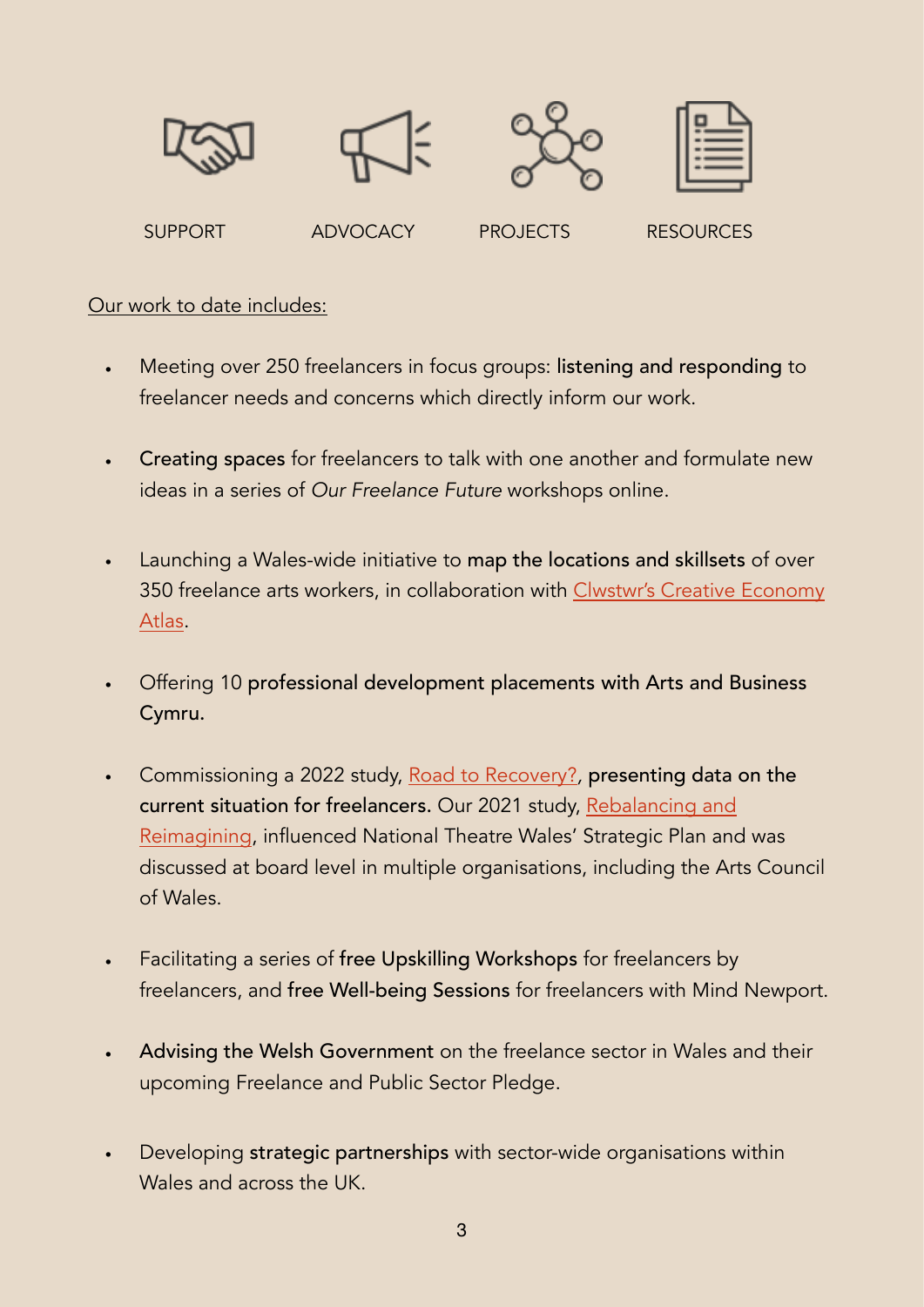## How we do it?

We operate in a non-hierarchical structure where collective responsibility and selfreflection is a big part of the culture. Often working in pairs, we **produce projects** to gain insight and facilitate with freelancers. We focus on ensuring team members feel supported to lead on their agreed tasks and empowered to take decisions for the team while lending their expertise to others.

We work closely with our partners Arts and Business Cymru, Disability Arts Cymru, people make it work, and Race Council Cymru.

## What do we plan on doing?

Between August 2022 - October 2023 we will continue the vital work we have started, and deliver these ambitious plans which build on our work and reach:

- Deliver Upskilling Workshops for freelancers (sold out last year).
- Provide free Business Development Placements for freelancers, with Arts & Business Cymru.
- Host regular **Networking Events** across Wales, building on our current networks and strengthening community and resource sharing across Wales.
- Freelance Futurism Commissions: produce a series of commissions for freelancers (open call) to create transformative, grassroots projects which target challenges within their area or field.
- Develop the Freelance Mapping layers of Clwstwr's Creative Economy Atlas and increasing the number of freelancers mapped.
- Running a survey and publishing a 2023 Report on freelancers across the cultural sector. This builds on our 2020 and 2022 reports to create a longterm, data-led picture of the impact of the pandemic on freelancers working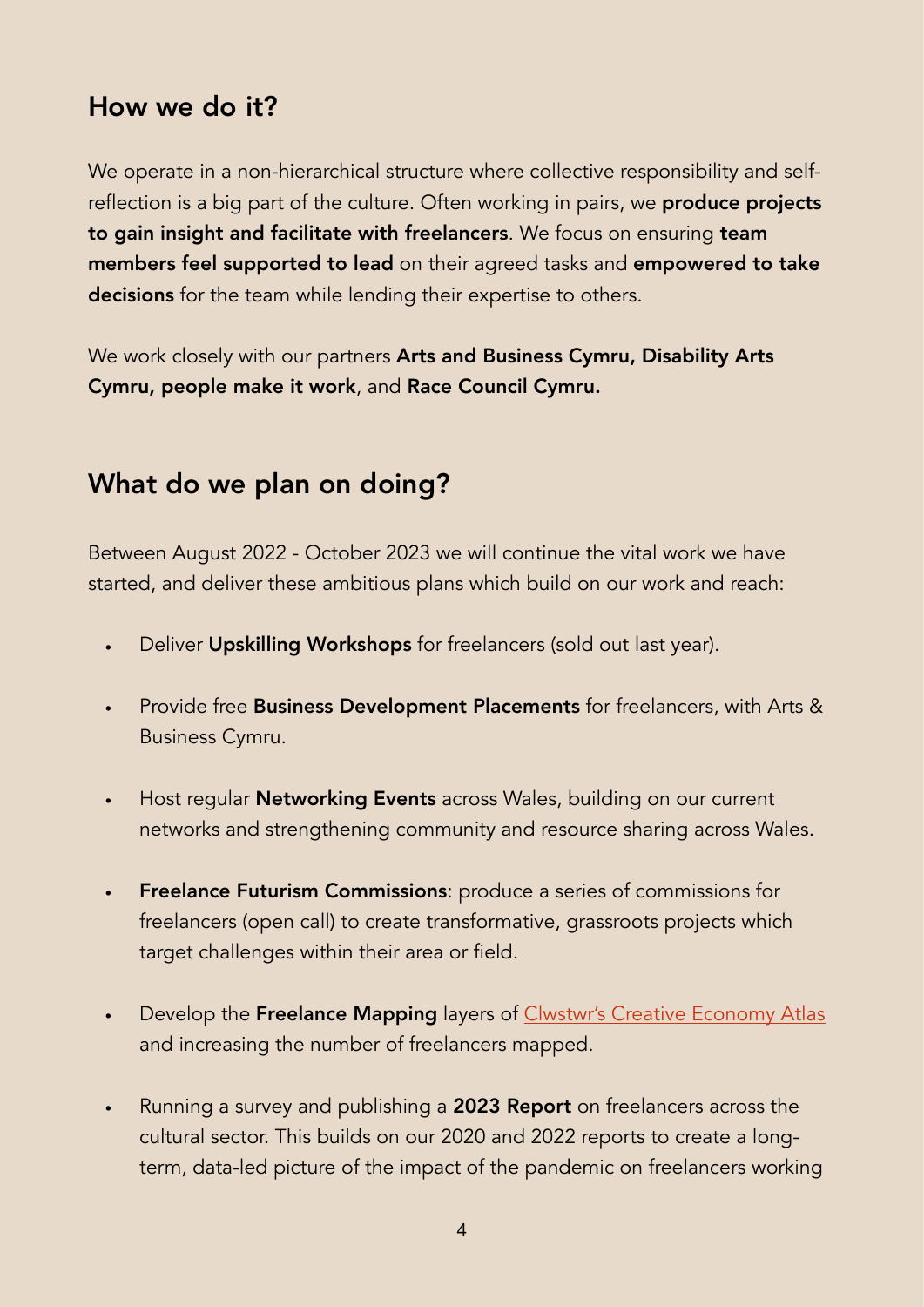in culture in Wales.

• Continuing our advisory work with industry bodies and government, ensuring the freelance voice is heard and arguing a coherent case for support for freelancers.

This programme of work is based on the views of freelancers, as expressed in our freelance focus groups and surveys during 2021. We notice a shift in our work from responding to the Covid-19 crisis to collaborating in order to address systemic issues which freelancers face.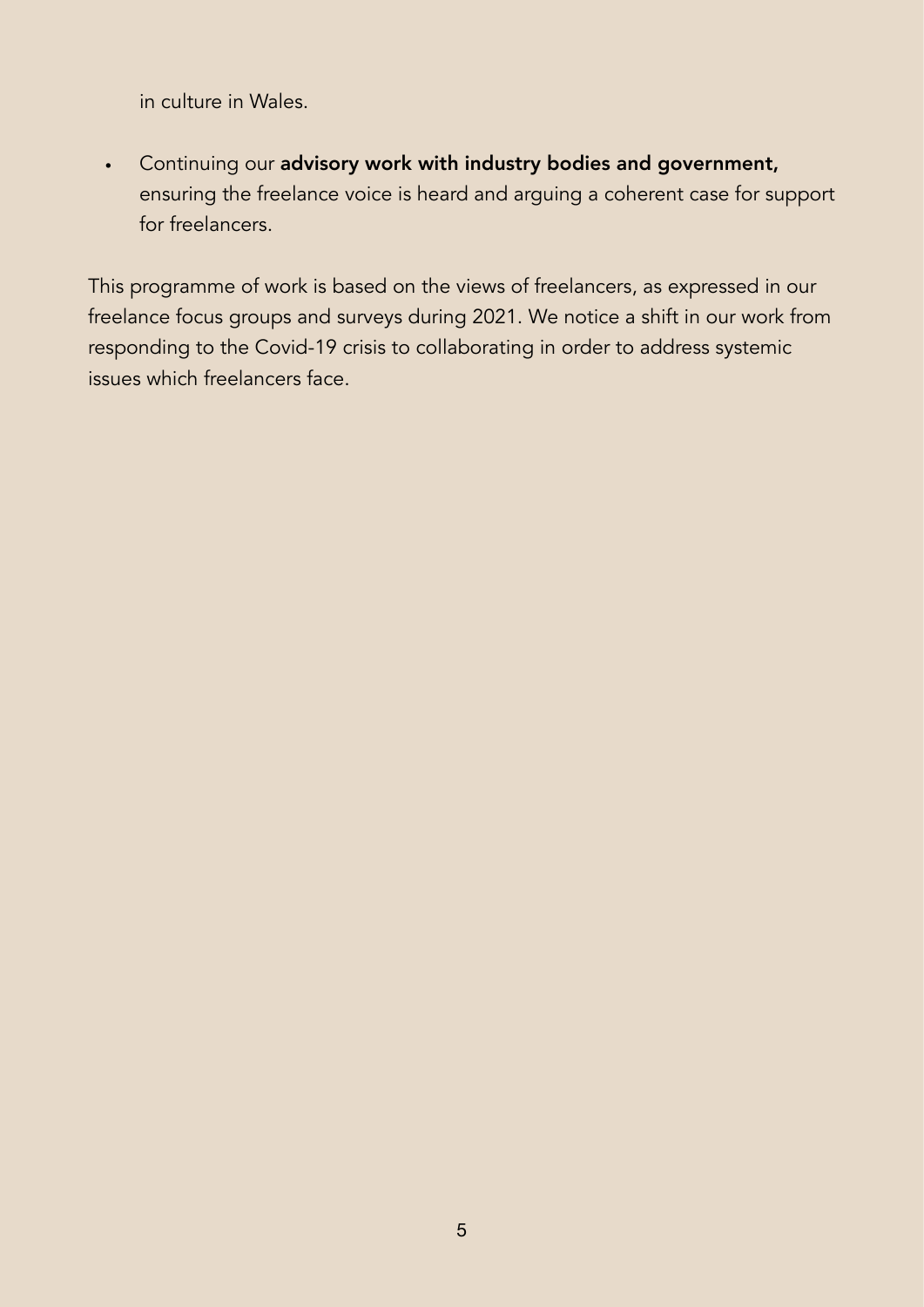## Job Descriptions

Cultural Freelancers Wales / Llawryddion Celfyddydol Cymru are looking for two new team members - Creative Co-ordinator and Facilitator - to join us on a freelance basis for 15 months, from August 2022 - October 2023. You can find the detailed job descriptions for both roles below.

## Who are we looking for (both roles)?

We are looking for people who are passionate about supporting freelancers who work in culture and who enjoy working as part of an agile team.

We're looking for people with some of the following traits:

- Effective team member
- Creative strategic thinking
- Facilitation and co-ordination skills
- Good timekeeping
- Thorough work ethic
- Empathetic outlook

We're working to ensure our team represents a **diverse range of freelancers** and are therefore particularly interested in hearing from:

- Deaf and/or disabled freelancers
- Global Majority freelancers and/or Black, Asian, and Middle Eastern freelancers
- Confident Welsh speakers and/or those passionate about the Welsh language (could be learning Welsh)
- Technical freelancers
- Those based in rural areas

For the Creative Co-ordinator role, we are looking for a confident Welsh speaker.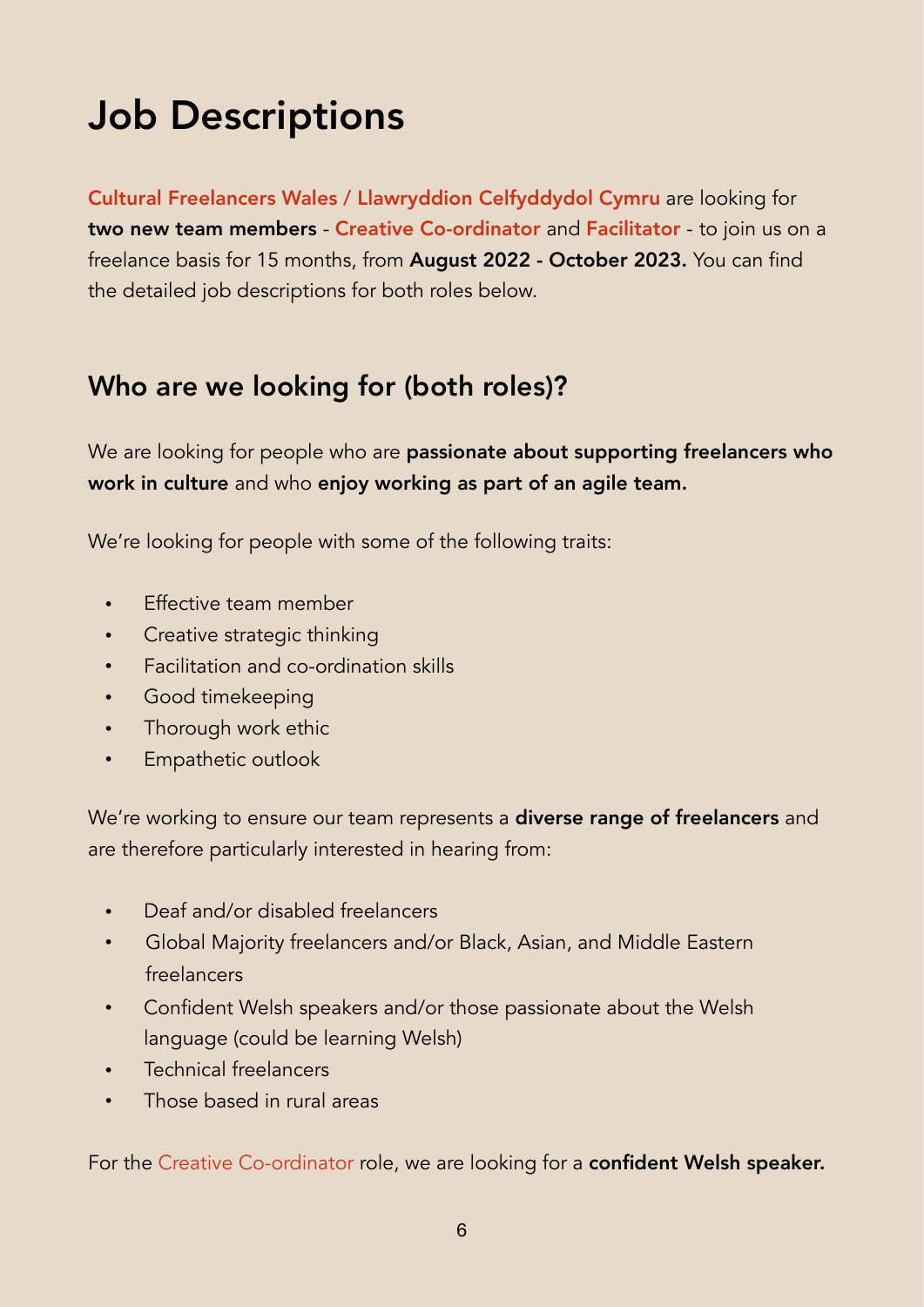## Access

If you need any support with your application, please contact [hello@cfw.wales](mailto:hello@cfw.wales) or call 07501 054 272 or 07707 067 458. As we are all working freelancers, if nobody picks up we might be working on another project, so please do leave a voicemail or text message and we will get back to you as soon as possible.

We welcome applications in any format, for more details please see 'Application Process' section at the end of this pack (on page 15).

Anyone who works with us can receive support from our dedicated access fund.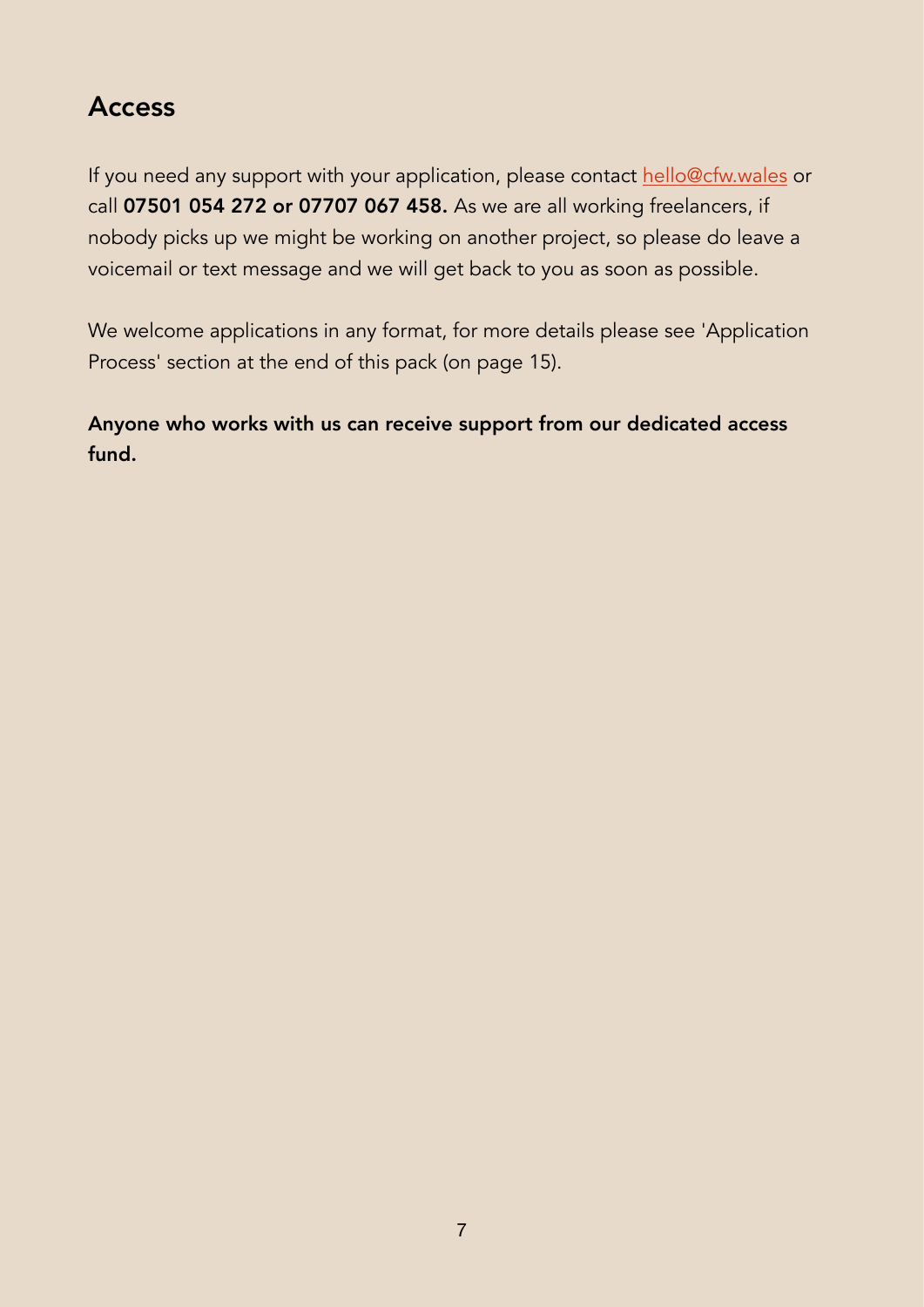## Team Member: Creative Co-ordinator

#### Working with Cultural Freelancers Wales / Llawryddion Celfyddydol Cymru

#### *Team member*

You will work as part of a dynamic and culture-loving team to support the work of the collective, support team members with collective problemsolving, and lend the expertise you have where necessary. Weekly meetings are attended by all team members where possible, and evaluation is built into the project timescale. Each team member has responsibility to liaise with a partner and/or funder.

#### *Design the future of CFW/LlCC*

We are currently operating on a grant-by-grant basis, but we seek to move forward to become a fully realised and sustainable charitable organisation. Along with fellow team members, you will be establishing how such an organisation will be governed, what kind of work it will do, how the team will work, and any other questions that arise. This is an opportunity to think creatively and feed into the next stages of an innovative organisation. Please tell us if you have experience or knowledge of applying for charitable status or organisational structures.

#### *Digital marketing and social media*

Currently all team members support our social media and digital marketing campaigns. We are particularly interested in hearing from you if you have experience or knowledge in digital marketing and social media posting.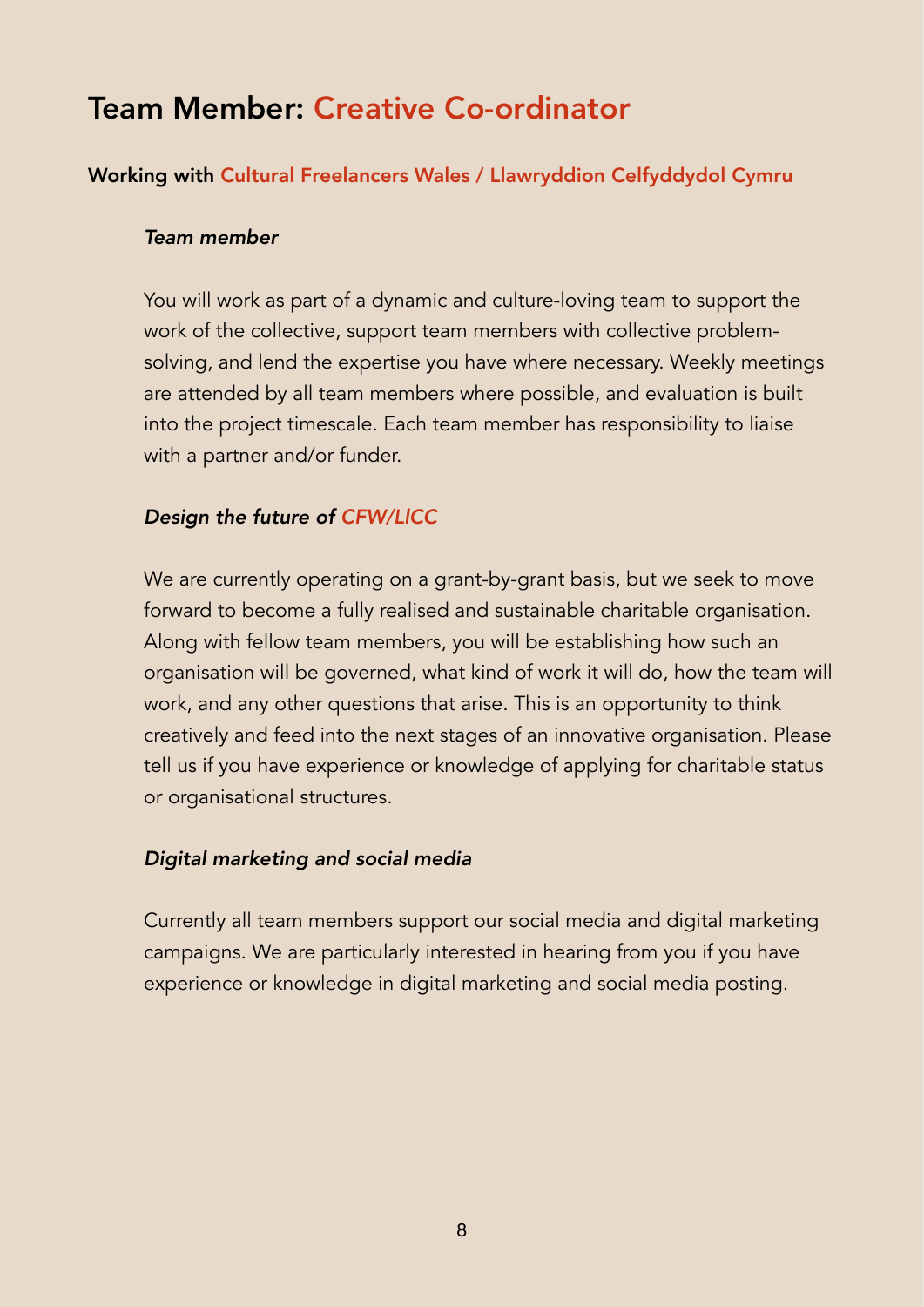#### Key Responsibilities: Creative Co-ordinator

#### *Manage communications*

As the first line of communication with freelancers and the public, you are responsible for relationship management and how we communicate externally. You will be responsible for managing efficient communication within CFW/LlCC and our partners, monitoring the inbox, calendar and virtual meetings, as well as posting bilingually and interacting on our social media accounts. This is an opportunity to think creatively about different styles of engagement and communication models for CFW/LlCC.

#### *Overview of projects*

As outlined in 'What do we plan on doing?' on page 4, we are producing a wide range of projects, which may sometimes happen at the same time. You will be responsible for monitoring progress and time-keeping, helping projects adapt to timeline/financial/other changes. This is an opportunity to lend your expertise and ideas to team members in the process of finding solutions and responding to challenges.

#### *Evaluation*

You will be responsible for collating and submitting CFW/LlCC's mid-project and end-project evaluation report, communicating with our host partner (people make it work) and our key funder (the Arts Council of Wales) about changes and developments in our work.

#### *Financial*

Our host partner (people make it work) is responsible for the financial management of the project, and you will support their finance department with any queries or invoice enquiries. You will have a good understanding of our budget and help communicate and monitor budget changes, supported by people make it work.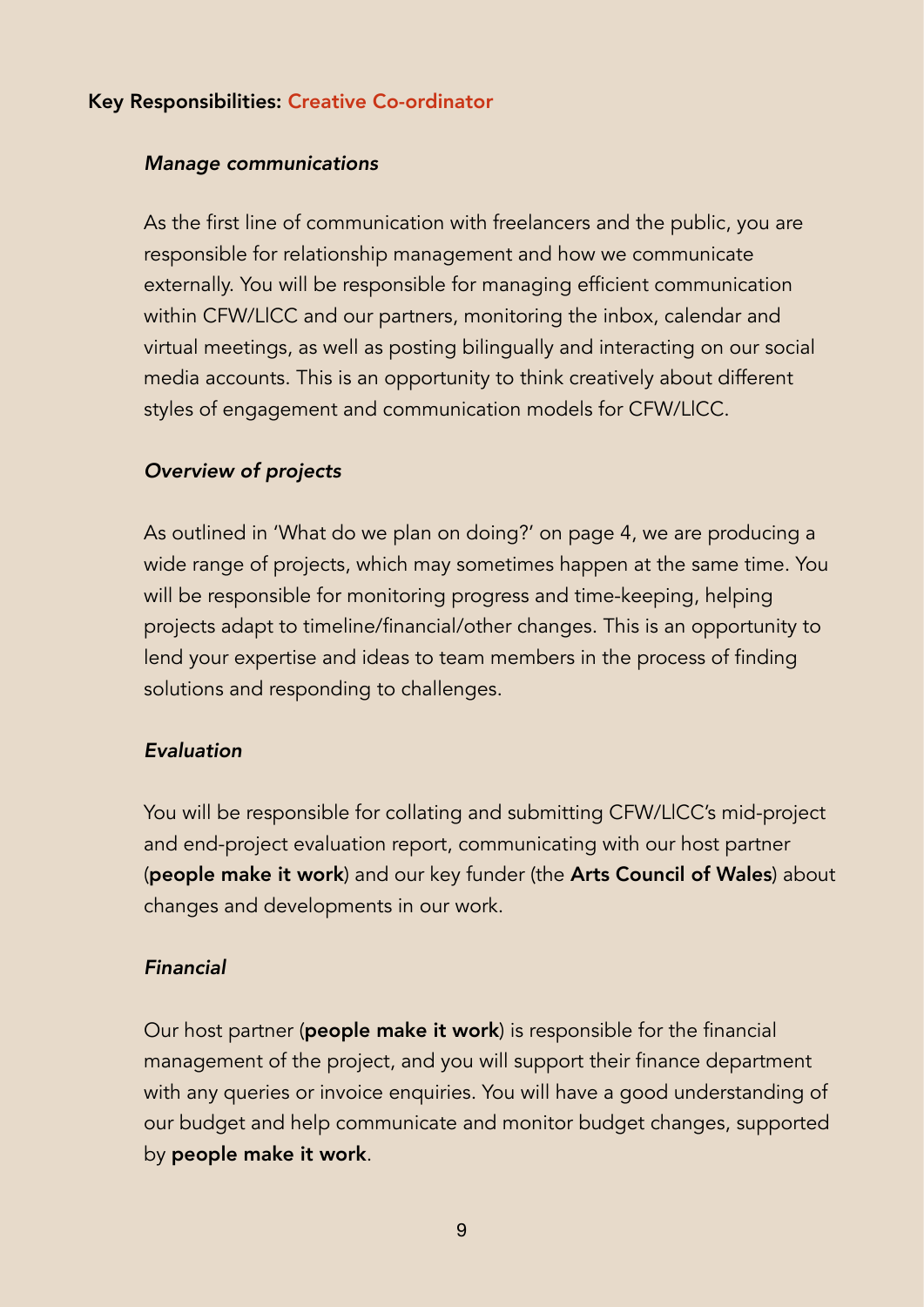#### For this role, we're looking for someone who is a confident Welsh speaker.

#### We're also looking for someone with some of the following traits:

- Effective team member
- Creative strategic thinking
- Strong organisational skills
- Good timekeeping
- Thorough work ethic
- Empathetic outlook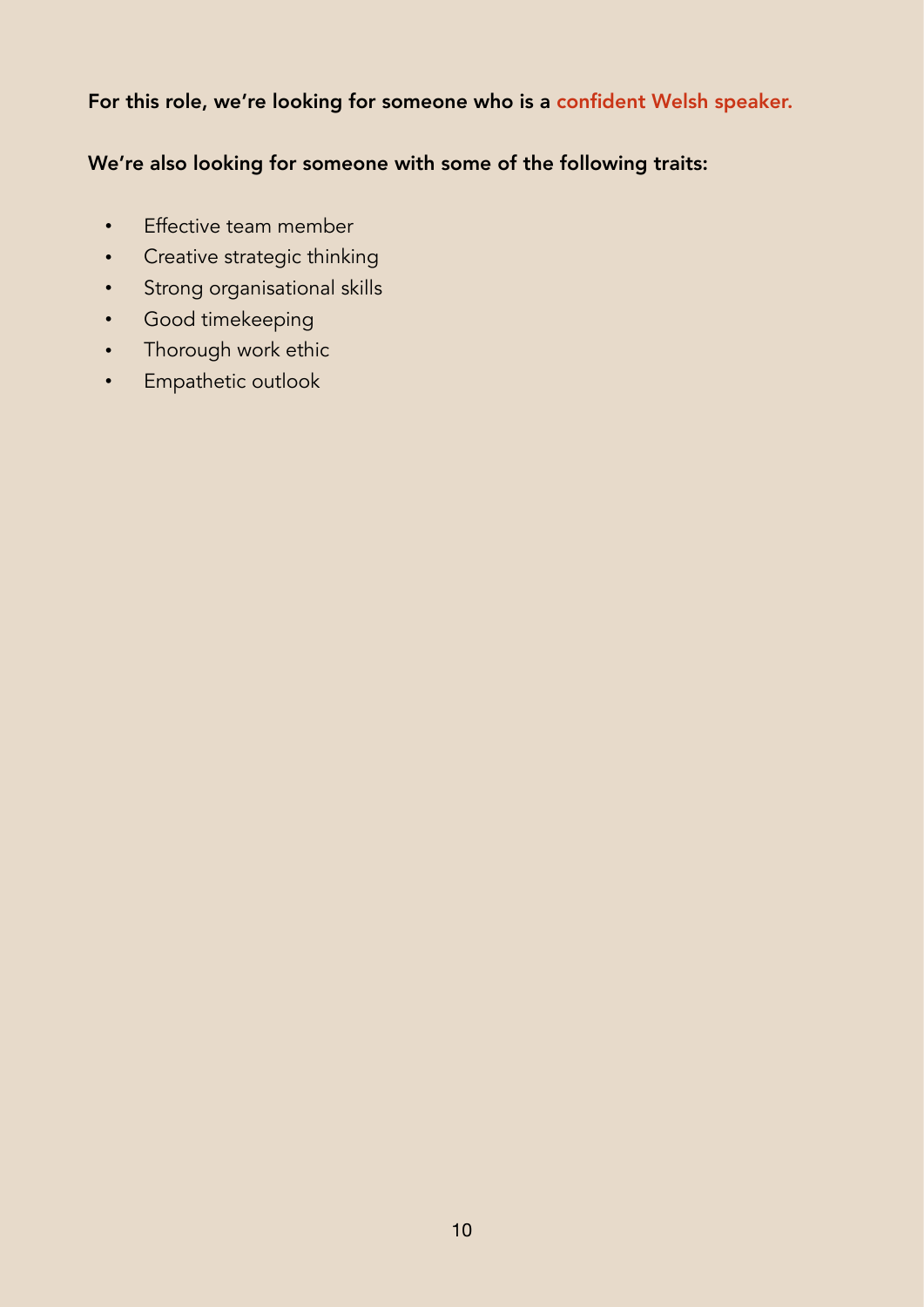## Team Member: Facilitator

#### Working with Cultural Freelancers Wales / Llawryddion Celfyddydol Cymru

#### *Team member*

You will work as part of a dynamic and culture-loving team to support the work of the collective, support team members with collective problemsolving, and lend the expertise you have where necessary. Weekly meetings are attended by all team members where possible, and evaluation is built into the project timescale. Each team member has responsibility to liaise with a partner and/or funder.

#### *Help design the future of CFW/LlCC*

We are currently operating on a grant-by-grant basis, but we seek to move forward to become a fully realised and sustainable charitable organisation. Along with fellow team members, you will be establishing how such an organisation will be governed, what kind of work it will do, how the team will work, and any other questions that arise. This is an opportunity to think creatively and feed into the next stages of an innovative organisation. Please tell us if you have experience or knowledge of applying for charitable status or organisational structures.

#### *Digital marketing and social media*

Currently all team members support our social media and digital marketing campaigns. We are particularly interested in hearing from you if you have experience or knowledge in digital marketing and social media posting.

#### Key Responsibilities: Facilitator

#### *Co-ordinate 2023 Survey and Report*

You will be responsible for designing an open call for a researcher/research team to conduct the survey and report looking at working conditions for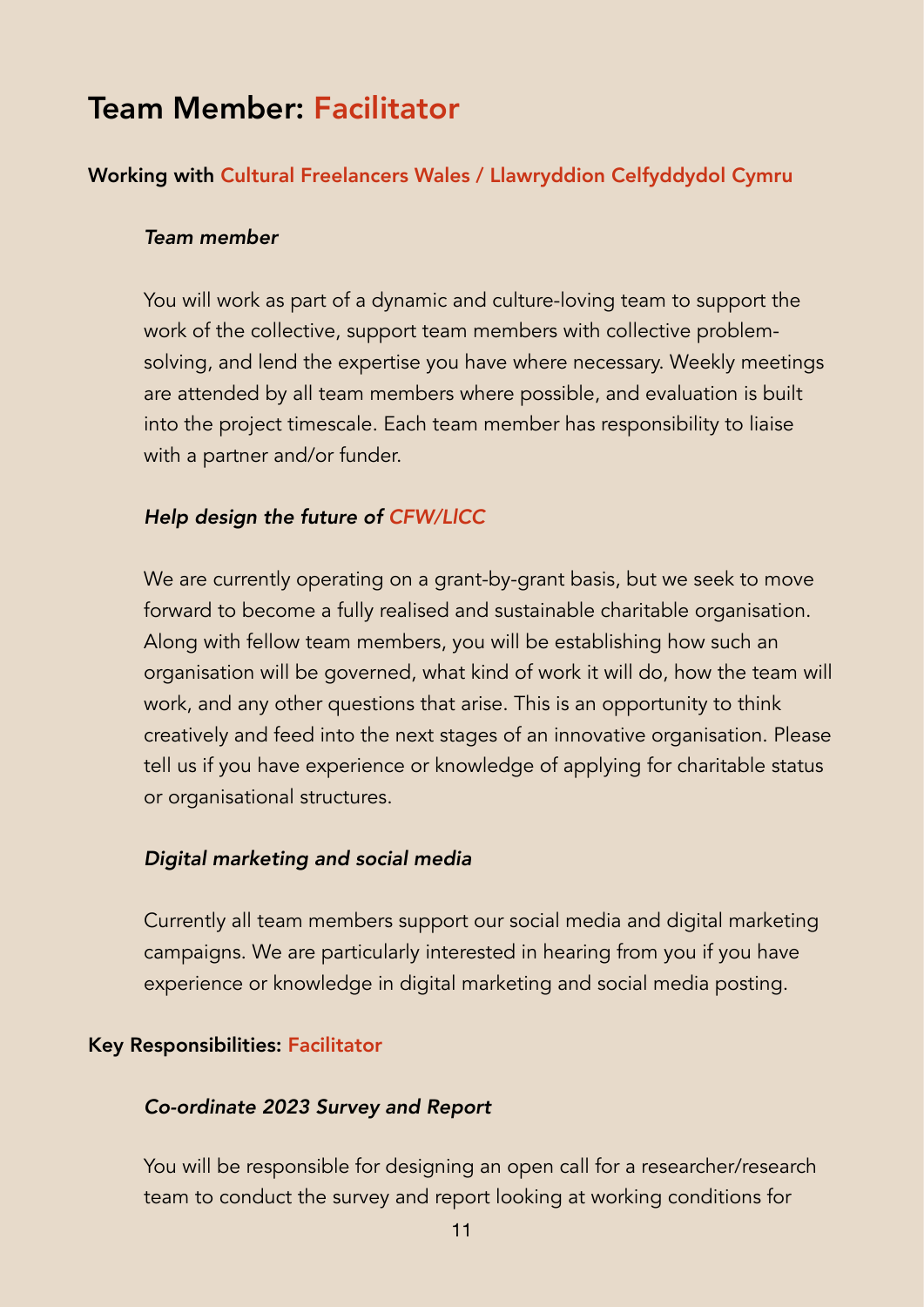freelancers in 2023, help formulate survey questions, distribute and promote the survey, liaise with the researchers regularly, organise access and translation of survey and report, create and implement a marketing plan of the survey and report, and disseminate to stakeholders. Please tell us if you have experience or knowledge of research practices, using data to make a case, and/or academic writing.

#### *Freelance Futurism Commissions*

Working in conjunction with another team member, you will design an accessible open-call for a series of commissions for freelancers to create transformative, grassroots projects which target challenges within their area or field. You will liaise with cultural organisation partners across Wales to support the development and seed-funding of the diverse and wide-ranging commissions. Please tell us if you have experience of knowledge of producing or artist/technical development.

#### *Networking Events*

Working in conjunction with another team member, you will produce a series of in-person and virtual networking events across Wales, building on our current networks and strengthening community and resource-sharing for cultural freelancers.

#### We're looking for someone with some of the following traits:

- **Effective team member**
- Creative strategic thinking
- Facilitation and co-ordination skills
- Passionate about the Welsh language (could be learning Welsh)
- Good timekeeping
- Thorough work ethic
- Empathetic outlook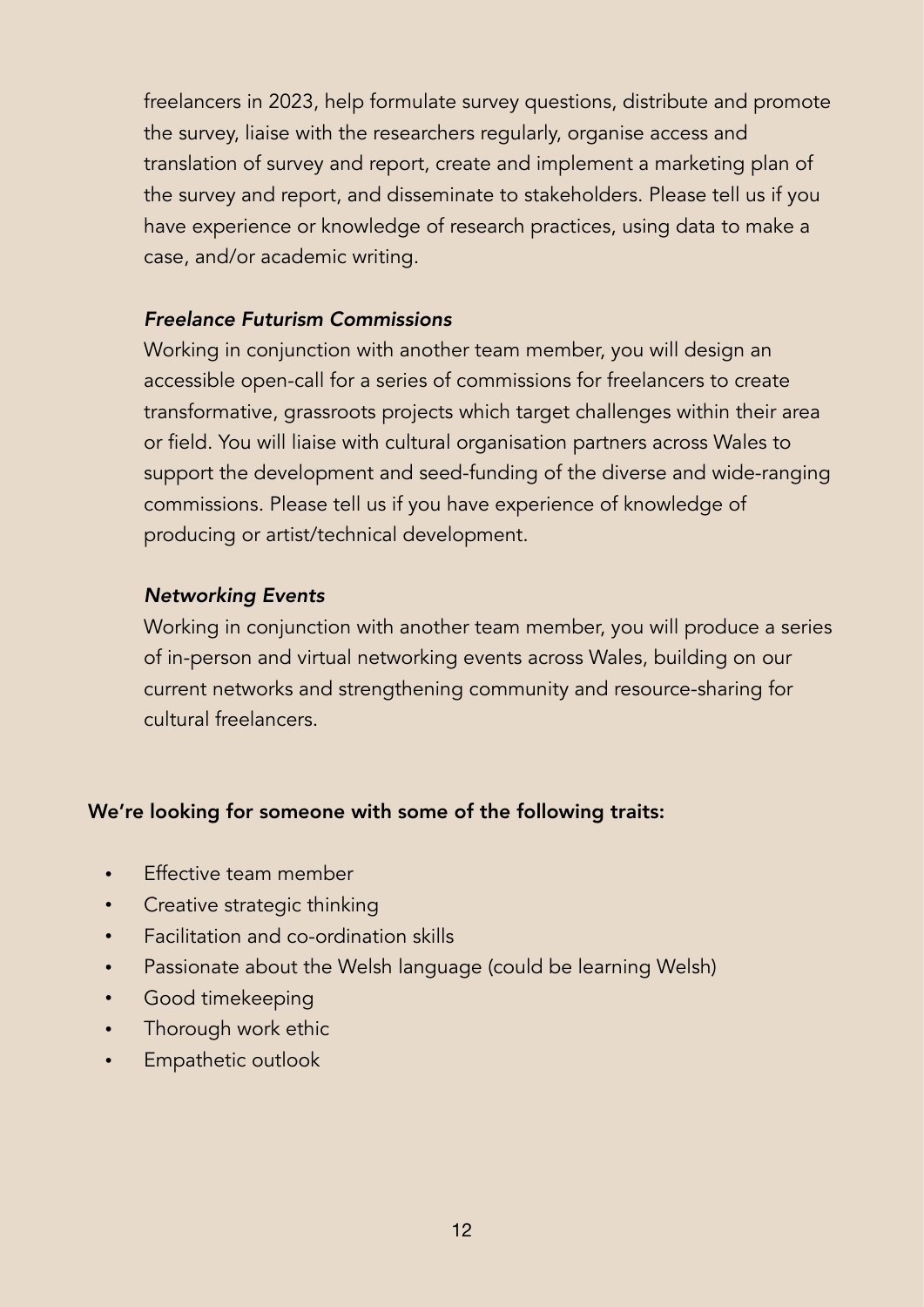## Fees

All Team Members at CFW/LlCC are paid on invoice: £200 a day (8 hours) £25 an hour

## Time Requirements

The flexibility offered around these roles should ensure that there is space for you to continue other commitments. All current team members work as freelance culture workers while balancing CFW/LlCC commitments.

The Creative Co-ordinator will be required to work 4 days per month, which includes attendance at our weekly team meeting (2 hours per week). When you work these days and how we structure the working hours for this role can be discussed and mutually agreed. There is some flexibility here, but we are mindful of the importance of consistency and continuity as the Creative Co-ordinator helps manage the duration of the project.

The Facilitator will attend our weekly team meeting (2 hours per week) and work the equivalent of 1 hour per week on general business. This is a **total of 1.5 days** per month. As well as these 1.5 days per month, the Facilitator will also be required to work:

- 10 days on Survey and Report Co-ordinating
- 8 days on Freelance Futurism Commissions
- 4 days on Networking Events

When you work these days will depend on the scale and timeline of the projects, and there is some flexibility here.

Some additional days might be needed, but these will be allocated by mutual agreement of team members and discussed during weekly team meetings.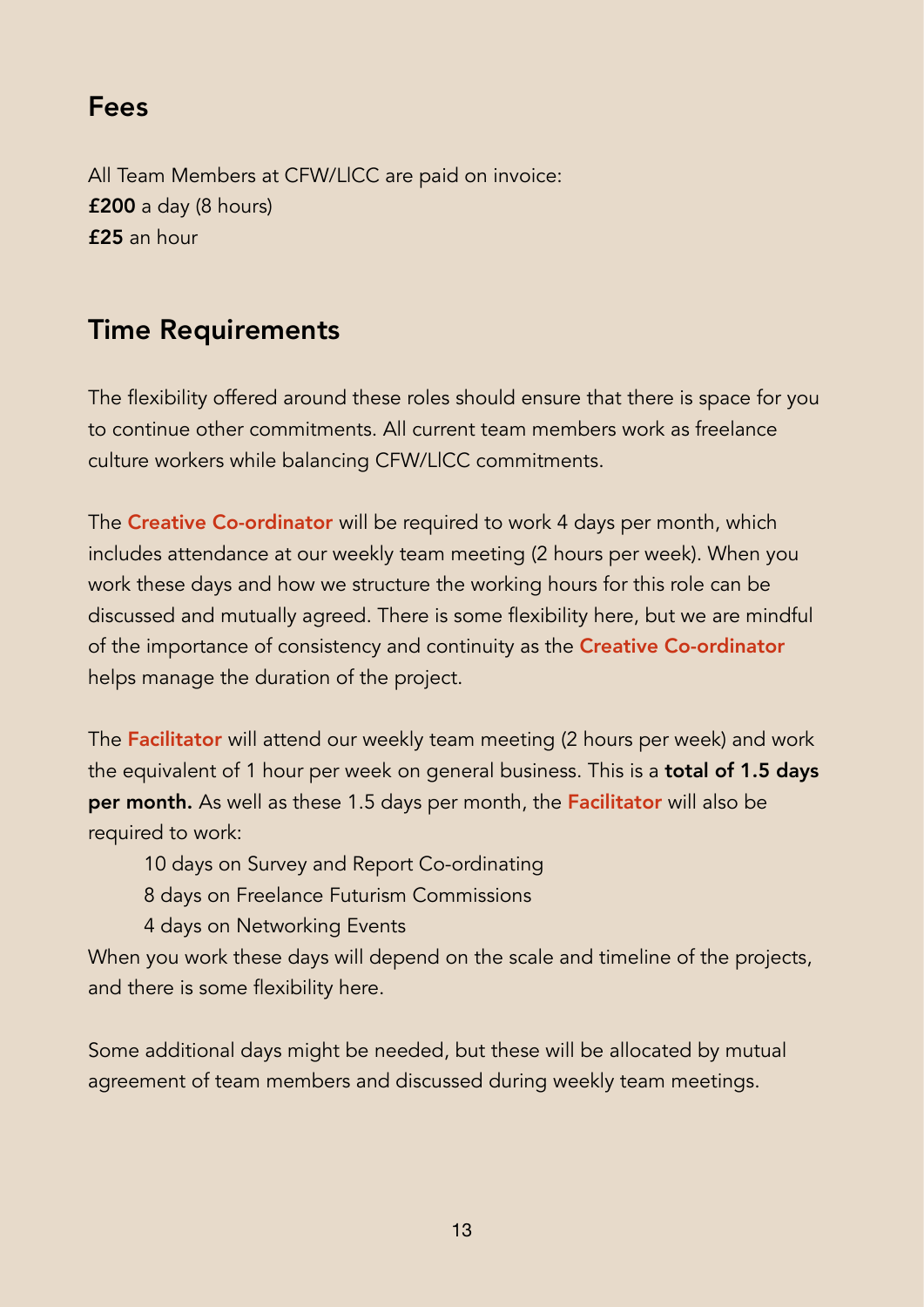## Dates and Location

Start date: 8 August 2022, or as close to this date as possible.

#### End Date: 31 October 2023.

Estimated 15 months depending on start date.

Location: Currently remote (meetings on Zoom), we intend to do some face to face work, but can be adaptable.